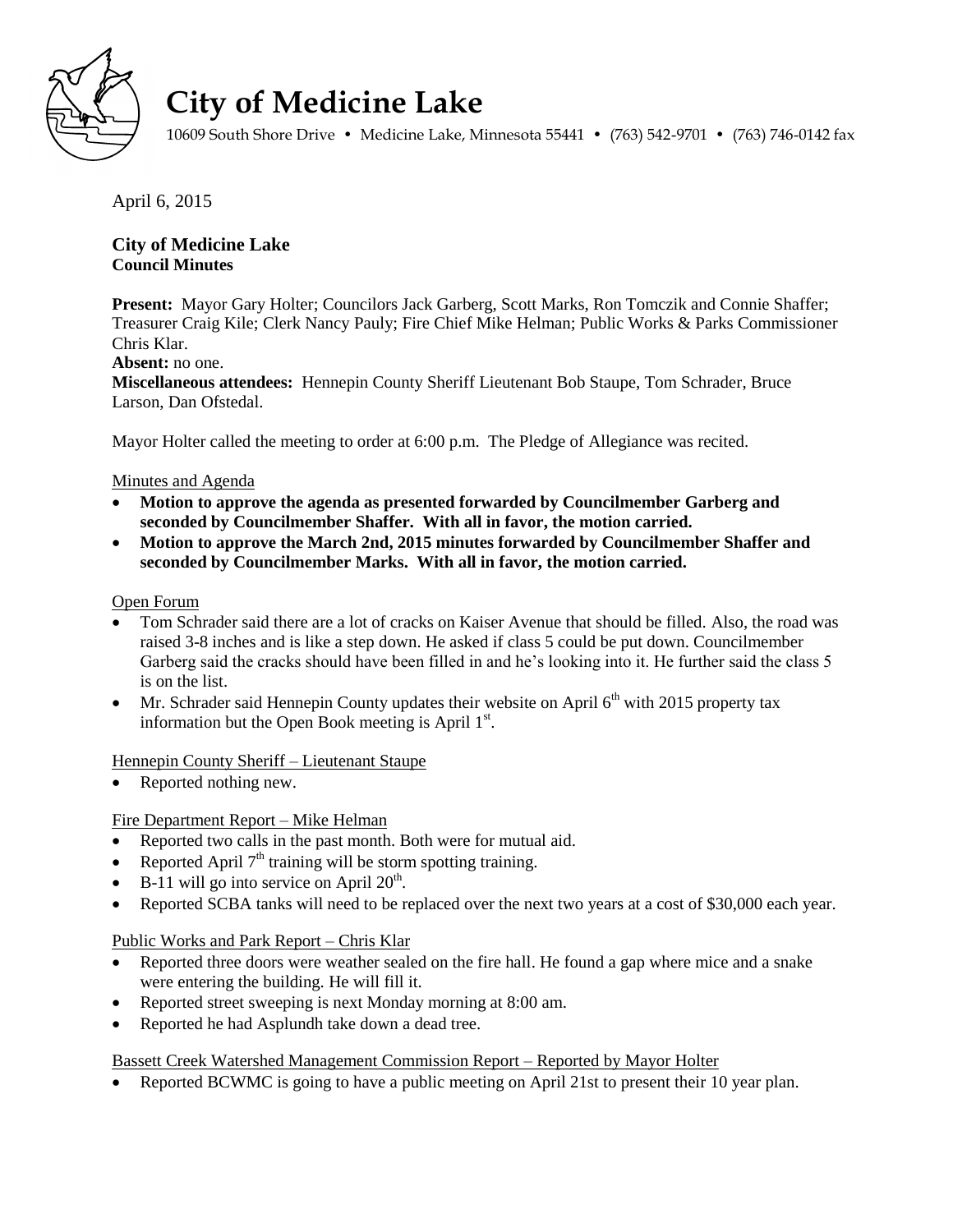- Reported the AMLAC meeting had a presentation from Minnehaha Creek on the zebra mussel treatment at Christmas Lake. Mayor Holter contacted the City of Plymouth about their boat launch and suggested it be closed as it's not being monitored and there is a new launch at French Regional Park. Plymouth does not plan to close their launch.
- Reported the City of Plymouth is going to have a meeting on May  $5<sup>th</sup>$  to study the lake level study.

Treasurer's Report-Craig Kile

- Receipts in reporting period:  $$(697)$
- Receipts year to date: \$9,858
- Disbursements in reporting period: \$20,462
- Disbursements year to date: \$79,507
- Motion to approve the summary spending, receipts and cash balances through April 5, 2015 forwarded by Councilmember Marks and seconded by Councilmember Shaffer. With all in favor, the motion carried.

#### Officer Reports:

Councilmember Garberg

- Reported street sweeping will occur Monday, April  $13<sup>th</sup>$ .
- Reported he will look for the ditch that goes under Kaiser Avenue along 13 and 15 Kaiser Avenue.

#### Councilmember Shaffer

• Reported nothing to report.

#### Councilmember Tomczik

Reported he received a call about building permit checks. They will be provided to Craig Kile.

#### Councilmember Marks

- Reported the manhole was plugged at 236 Peninsula Road. They are planning to permanently seal it.
- Reported he filled out the annual metro sewer connection survey.
- Reported we need to figure out how to do the SAC quarterly reporting. Mayor Holter said our new inspection firm may be able to do it.

#### Mayor Holter

- Reported we have a no smoking sign that includes electronic cigarettes.
- Reported he has received several calls about city water. He asked whether anyone wants to tackle it. Mr. Klar said he would look into it during the summer and provide a report next fall on the cost.

#### Unfinished Business

None.

#### New Business

- $\bullet$  Bruce Larson said he is going to have a party on June  $27<sup>th</sup>$ . Councilmember Garberg suggested turning the speakers toward the house.
- Mr. Klar asked for direction on the fish hook. It either needs to be painted or the artist needs to retrieve it. Mayor Holter wants the fish hook to stay, but the rest of Council was in favor of it being removed.

Motion to adjourn forwarded by Councilmember Tomczik and seconded by Councilmember Shaffer. With all in favor, the motion carried at 6:50 p.m.